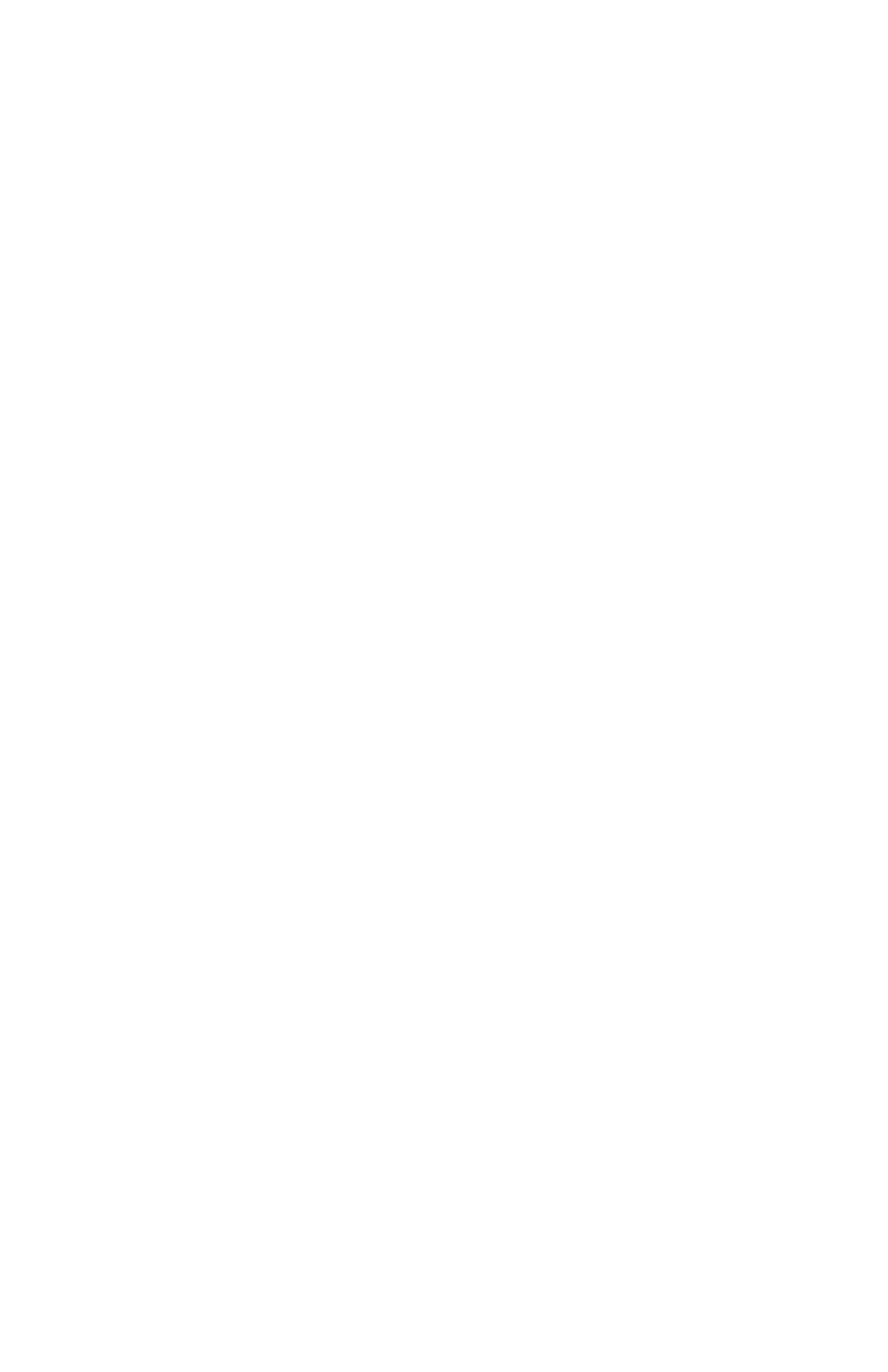## An Ecumenical Call to Just Peace

"Guide our feet into the way of peace" (Luke 1:79)

*Preamble: This call is a concerted Christian voice addressed primarily to the worldwide Christian community. Inspired by the example of Jesus of Nazareth, it invites Christians to commit themselves to the Way of Just Peace. Aware that the promise of peace is a core value of all religions, it reaches out to all who seek peace according to their own religious traditions and commitments. The call is received by the Central Committee of the World Council of Churches and commended for study, reflection, collaboration and common action. It is issued in response to a WCC Assembly recommendation in Porto Alegre, Brazil, 2006, and builds on insights gained in the course of the ecumenical "Decade to Overcome Violence, 2001-2010: Churches Seeking Reconciliation and Peace."*

*Just Peace embodies a fundamental shift in ethical practice. It implies a different framework of analysis and criteria for action. This call signals the shift and indicates some of the implications for the life and*  witness of the churches. A resource document, the Just Peace Companion*, presents more developed biblical, theological and ethical considerations, proposals for further exploration and examples of good practice. It is hoped that these materials, together with the commitments arising from the International Ecumenical Peace Convocation in Kingston, Jamaica, in May 2011, under the theme "Glory to God and Peace on Earth," will assist the forthcoming Assembly of the WCC to reach a new ecumenical consensus on justice and peace.*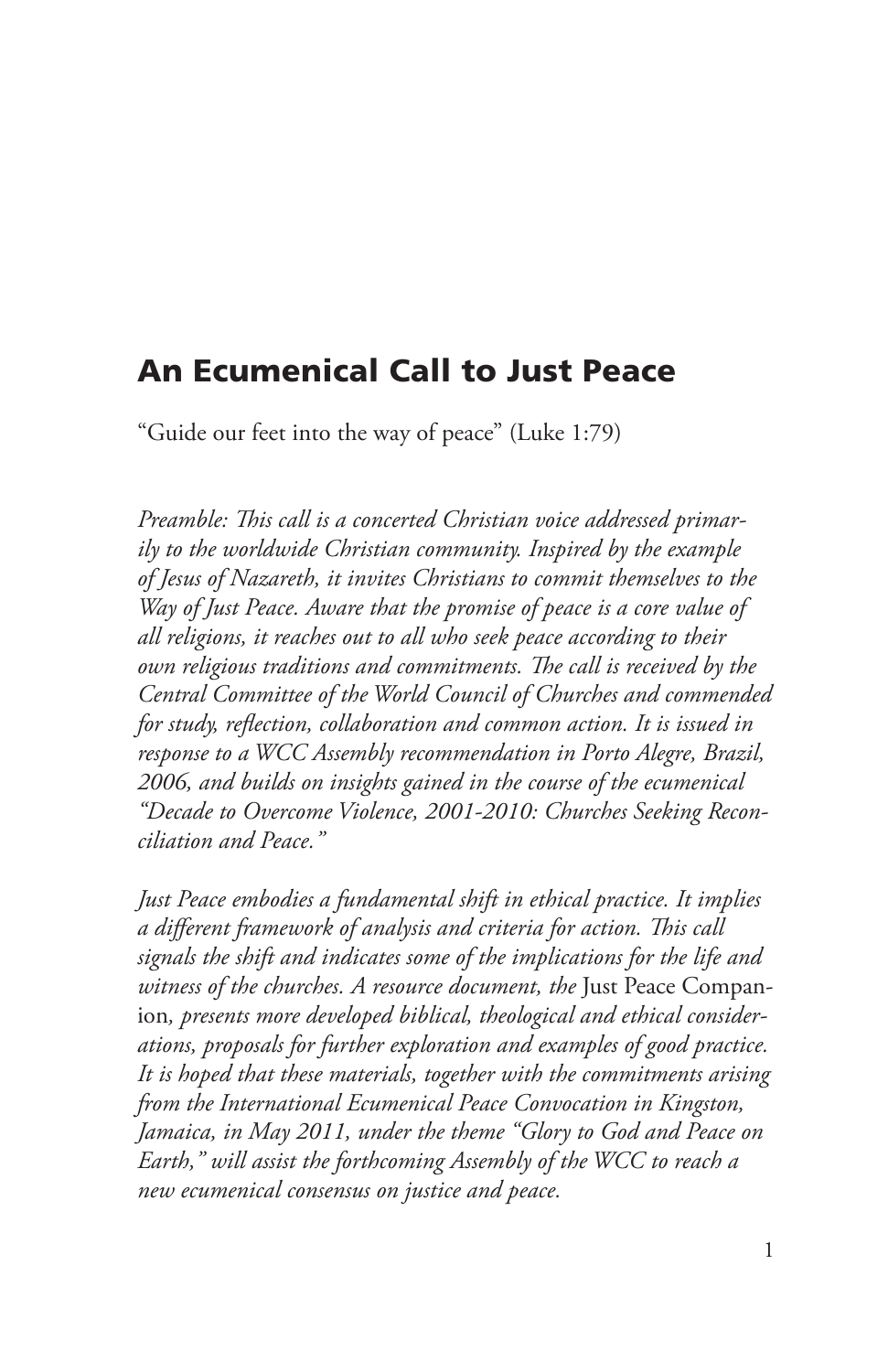Justice embracing peace. Without peace, can there be justice? Without justice, can there be peace? Too often, we pursue justice at the expense of peace, and peace at the expense of justice. To conceive peace apart from justice is to compromise the hope that "justice and peace shall embrace" (Ps. 85:10). When justice and peace are lacking, or set in opposition, we need to reform our ways. Let us rise, therefore, and work together for peace and justice.

<sup>2</sup> **Let the peoples speak:** There are many stories to tell—stories soaked with violence, the violation of human dignity and the destruction of creation. If all ears would hear the cries, no place would be truly silent. Many continue to reel from the impact of wars; ethnic and religious animosity, discrimination based on race and caste mar the façade of nations and leave ugly scars. Thousands are dead, displaced, homeless, refugees within their own homeland. Women and children often bear the brunt of conflicts: many women are abused, trafficked, killed; children are separated from their parents, orphaned, recruited as soldiers, abused. Citizens in some countries face violence by occupation, paramilitaries, guerrillas, criminal cartels or government forces. Citizens of many nations suffer governments obsessed with national security and armed might; yet these fail to bring real security, year after year. Thousands of children die each day from inadequate nutrition while those in power continue to make economic and political decisions that favor a relative few.

Let the Scriptures speak: The Bible makes justice the inseparable companion of peace (Isaiah 32:17; James 3:18). Both point to right and sustainable relationships in human society, the vitality of our connections with the earth, the "well-being" and integrity of creation. Peace is God's gift to a broken but beloved world, today as in the lifetime of Jesus Christ: "Peace I leave with you, my peace I give to you." (John 14:27). Through the life and teachings, the death and resurrection of Jesus Christ, we perceive peace as both promise and present—a hope for the future and a gift here and now.

Jesus told us to love our enemies, pray for our persecutors, and not to use deadly weapons. His peace is expressed by the spirit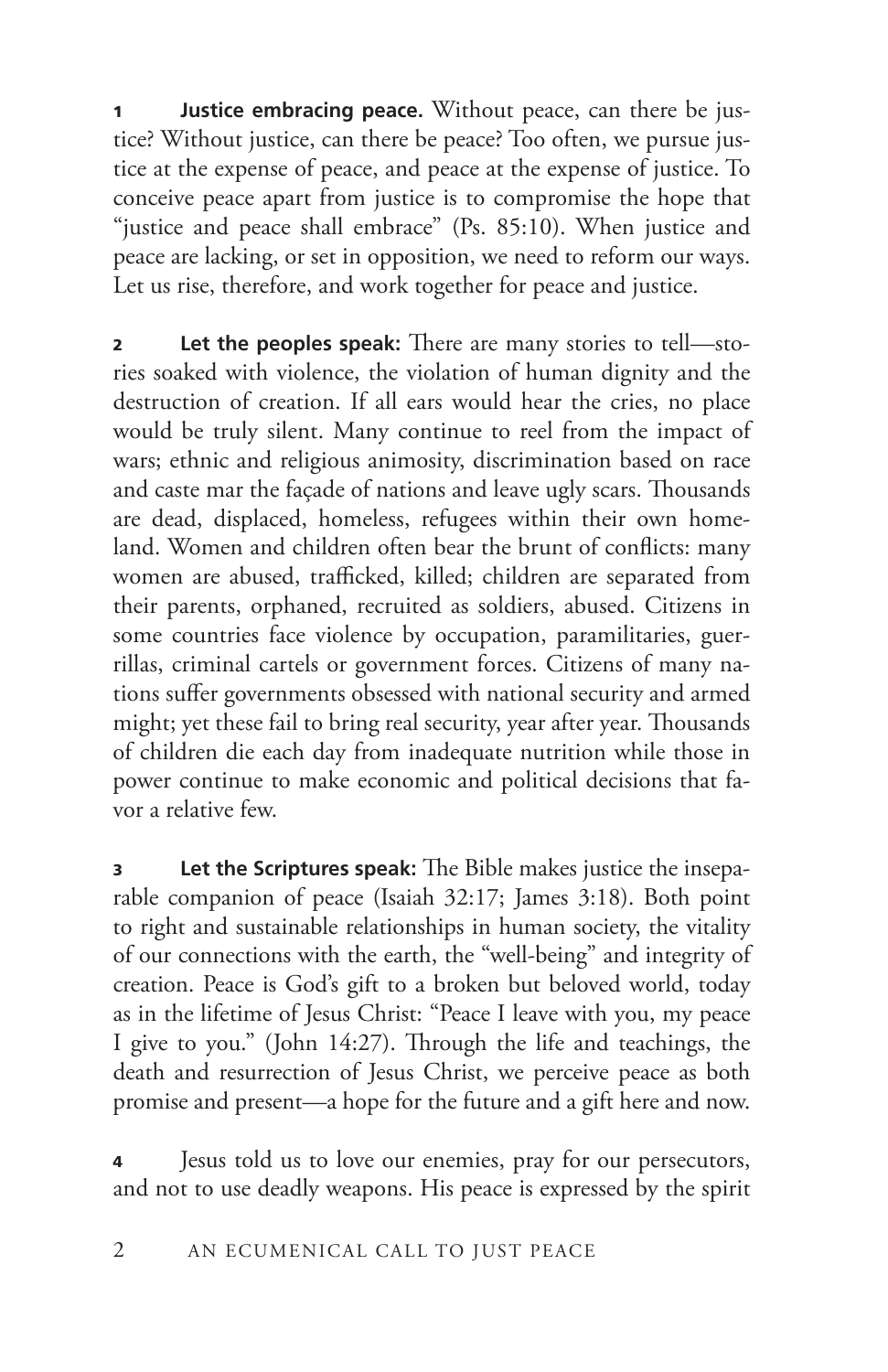of the Beatitudes (Matthew 5:3-11). Despite persecution, he remains steadfast in his active nonviolence, even to death. His life of commitment to justice ends on a cross, an instrument of torture and execution. With the resurrection of Jesus, God confirms that such steadfast love, such obedience, such trust, leads to life. This is true also for us.

5 Wherever there is forgiveness, respect for human dignity, generosity, and care for the weak in the common life of humanity, we catch a glimpse—no matter how dim—of the gift of peace. It follows therefore that peace is lost when injustice, poverty and disease—as well as armed conflict, violence, and war—inflict wounds on the bodies and souls of human beings, on society and on the earth.

<sup>6</sup> Yet some texts in the scriptures associate violence with the will of God. On the basis of these texts, sections of our Christian family have legitimized and continue to legitimize the use of violence by themselves and others. We can no longer read such texts without calling attention to the human failure to answer the divine call to peace. Today, we must interrogate texts that speak of violence, hate and prejudice, or call for the wrath of God to annihilate another people. We must allow such texts to teach us to discern when, like the people in the Bible, our purposes, our schemes, our animosities, passions and habits reflect our desires rather than the will of God.

Let the church speak: As the Body of Christ, the church is called to be a place of peacemaking. In manifold ways, especially in the celebration of the Eucharist, our liturgical traditions illustrate how God's peace calls us to share peace with each other and with the world. Yet, more often than not, churches fail to live out their call. Christian disunity, which in many ways undermines the churches' credibility in terms of peacemaking, invites us to a continuous conversion of hearts and minds. Only when grounded in God's peace can communities of faith be "agents of reconciliation and peace with justice in homes, churches and societies as well as in political, social and economic structures at the global level" (WCC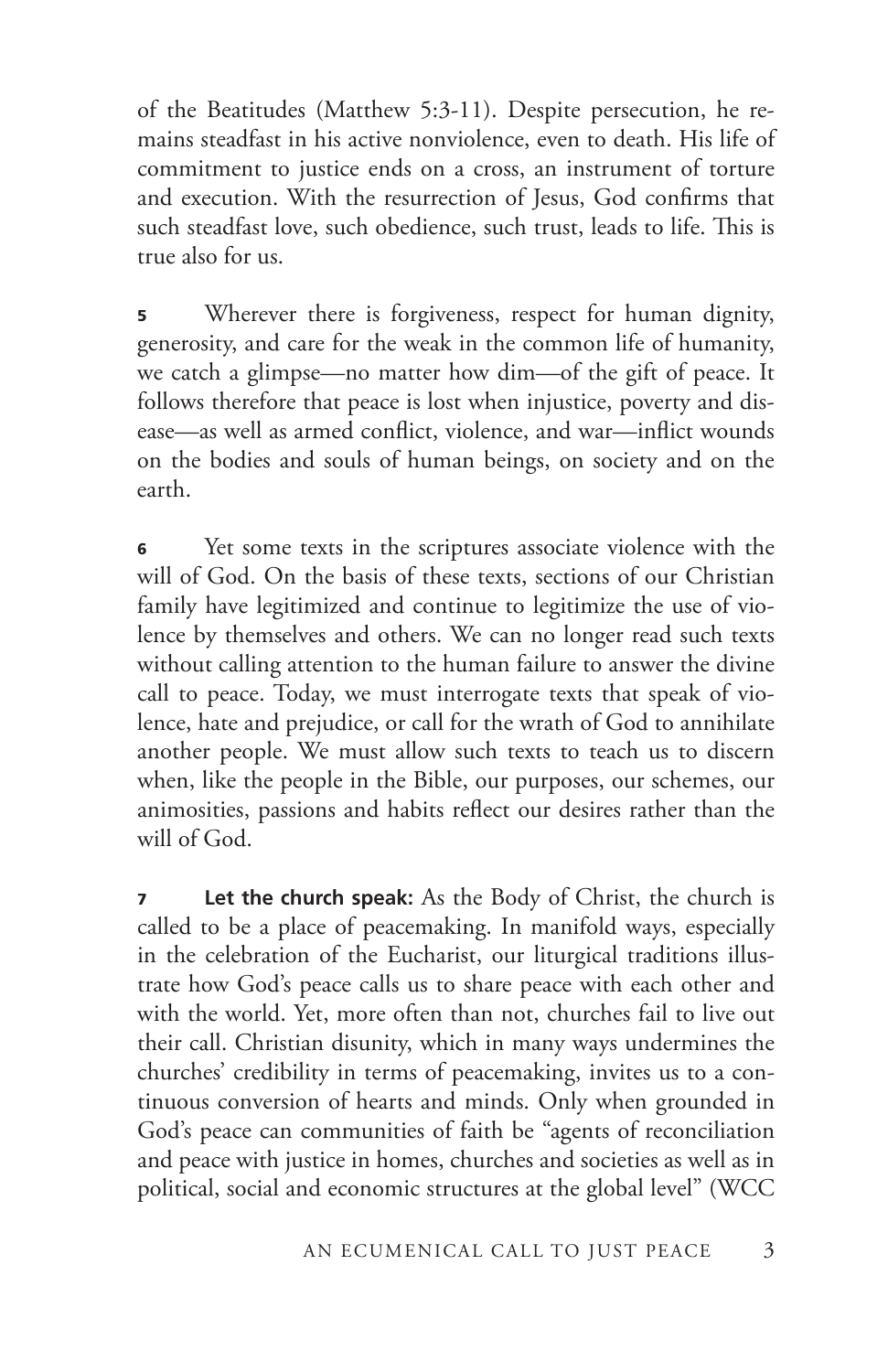Assembly, 1998). The church that lives the peace it proclaims is what Jesus called a city set on a hill for all to see (Matt. 5:14). Believers exercising the ministry of reconciliation entrusted to them by God in Christ point beyond the churches to what God is doing in the world (see 2 Cor. 5:18).

#### THE WAY OF JUST PEACE

There are many ways of responding to violence; many ways of practicing peace. As members of the community that proclaims Christ the embodiment of peace, we respond to the call to bring the divine gift of peace into contemporary contexts of violence and conflict. So we join the Way of Just Peace, which requires both movement towards the goal and commitment to the journey. We invite people of all worldviews and religious traditions to consider the goal and to share of their journeys. Just Peace invites all of us to testify with our lives. To pursue peace we must prevent and eliminate personal, structural and media violence, including violence against people because of race, caste, gender, sexual orientation, culture or religion. We must be responsible to those who have gone before us, living in ways that honor the wisdom of our ancestors and the witness of the saints in Christ. We also have a responsibility to those who are the future: our children, "tomorrow people". Our children deserve to inherit a more just and peaceful world.

Nonviolent resistance is central to the Way of Just Peace. Well-organized and peaceful resistance is active, tenacious and effective – whether in the face of governmental oppression and abuse or business practices which exploit vulnerable communities and creation. Recognizing that the strength of the powerful depends on the obedience and compliance of citizens, of soldiers and, increasingly, of consumers, nonviolent strategies may include acts of civil disobedience and non-compliance.

<sup>10</sup> On the Way of Just Peace the justifications of armed conflict and war become increasingly implausible and unacceptable. The churches have struggled with their disagreement on this mat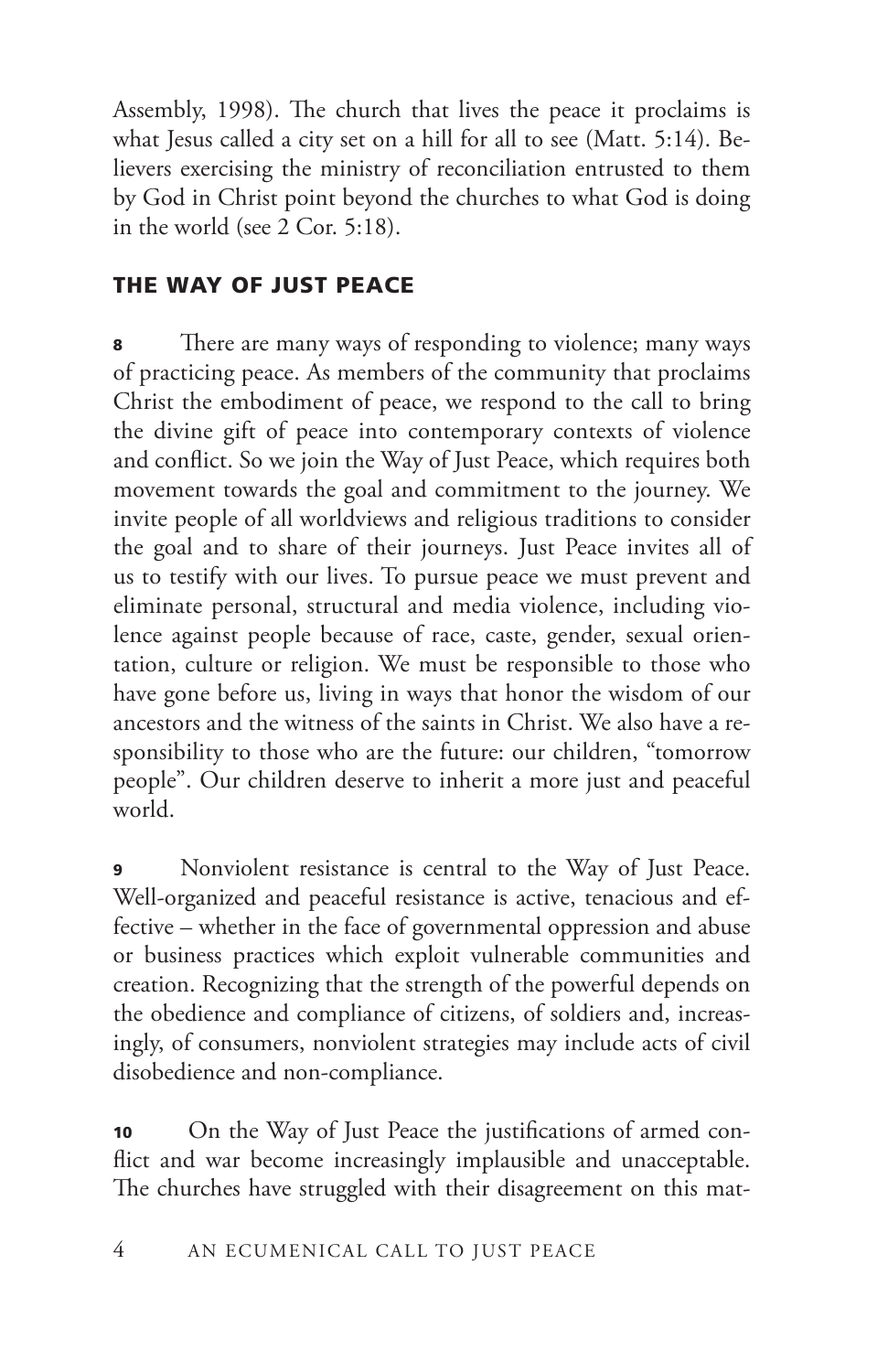ter for decades; however, the Way of Just Peace now compels us to move forward. Yet, to condemn war is not enough; we must do everything in our power to promote justice and peaceful cooperation among peoples and nations. The Way of Just Peace is fundamentally different from the concept of "just war" and much more than criteria for protecting people from the unjust use of force; in addition to silencing weapons it embraces social justice, the rule of law, respect for human rights and shared human security.

<sup>11</sup> Within the limitations of tongue and intellect, we propose that Just Peace may be comprehended as *a collective and dynamic yet grounded process of freeing human beings from fear and want, of overcoming enmity, discrimination and oppression, and of establishing conditions for just relationships that privilege the experience of the most vulnerable and respect the integrity of creation.*

## LIVING THE JOURNEY

12 Just Peace is a journey into God's purpose for humanity and all creation, trusting that God will "guide our feet into the way of peace" (Luke 1:79).

<sup>13</sup> **The journey is difficult.** We recognize that we must face up to truth along the way. We come to realize how often we deceive ourselves and are complicit with violence. We learn to give up looking for justifications of what we have done, and train ourselves in the practice of justice. This means confessing our wrong-doings, giving and receiving forgiveness and learning to reconcile with each other.

14 The sins of violence and war divide communities deeply. Those who have stereotyped and demonized their adversaries will need long-term support and accompaniment in order to work through their condition and be healed. To reconcile with enemies and to restore broken relationships is a lengthy process as well as a necessary goal. In a process of reconciliation there are no longer powerful and powerless, superior and inferior, mighty and lowly. Both victims and victimizers are transformed.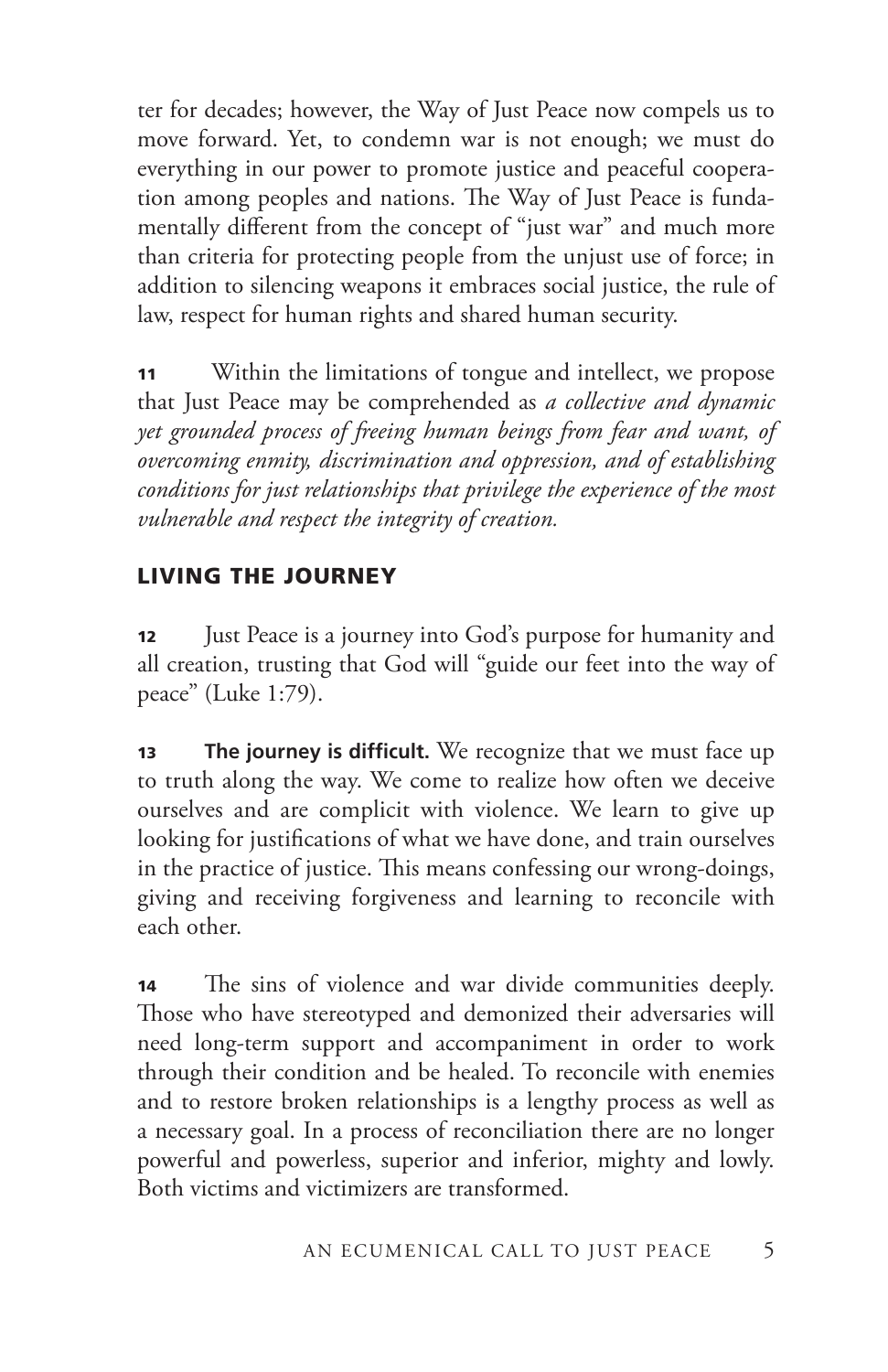15 Peace agreements are often fragile, temporary, and inadequate. Places where peace is declared may still be filled with hatred. Repairing the damage of war and violence may take longer than the conflict that caused it. But what exists of peace along the way, though imperfect, is a promise of greater things to come.

<sup>16</sup> **We journey together.** The church divided about peace, and churches torn by conflict, have little credibility as witnesses or workers for peace. The churches' power to work for and witness to peace depends on finding a common purpose in the service of peace despite differences in ethnic and national identity, and even in doctrine and church order.

17 We travel as a community, sharing an ethic and practice of peace that includes forgiveness and love of enemies, active nonviolence and respect for others, gentleness and mercy. We strive to give of our lives in solidarity with others and for the common good. We pursue peace in prayer, asking God for discernment as we go and for the fruits of the Spirit along the way.

<sup>18</sup> In loving communities of faith that journey together, there are many hands to unburden the weary. One may have a witness of hope in the face of despair; another, a generous love for the needy. People who have suffered much find the courage to keep on living despite tragedy and loss. The power of the gospel enables them to leave behind even the unimaginable burdens of personal and collective sin, of anger, bitterness and hatred, which are the legacy of violence and war. Forgiveness does not erase the past; but when we look back we may well see that memories were healed, burdens were set aside and traumas were shared with others and with God. We are able to travel on.

<sup>19</sup> **The journey is inviting.** With time and dedication to the cause, more and more people hear the call to become peacemakers. They come from wide circles within the church, from other communities of faith, and from society at large. They work to overcome divisions of race and religion, nation and class; learn to stand with the impoverished; or take up the difficult ministry of reconciliation.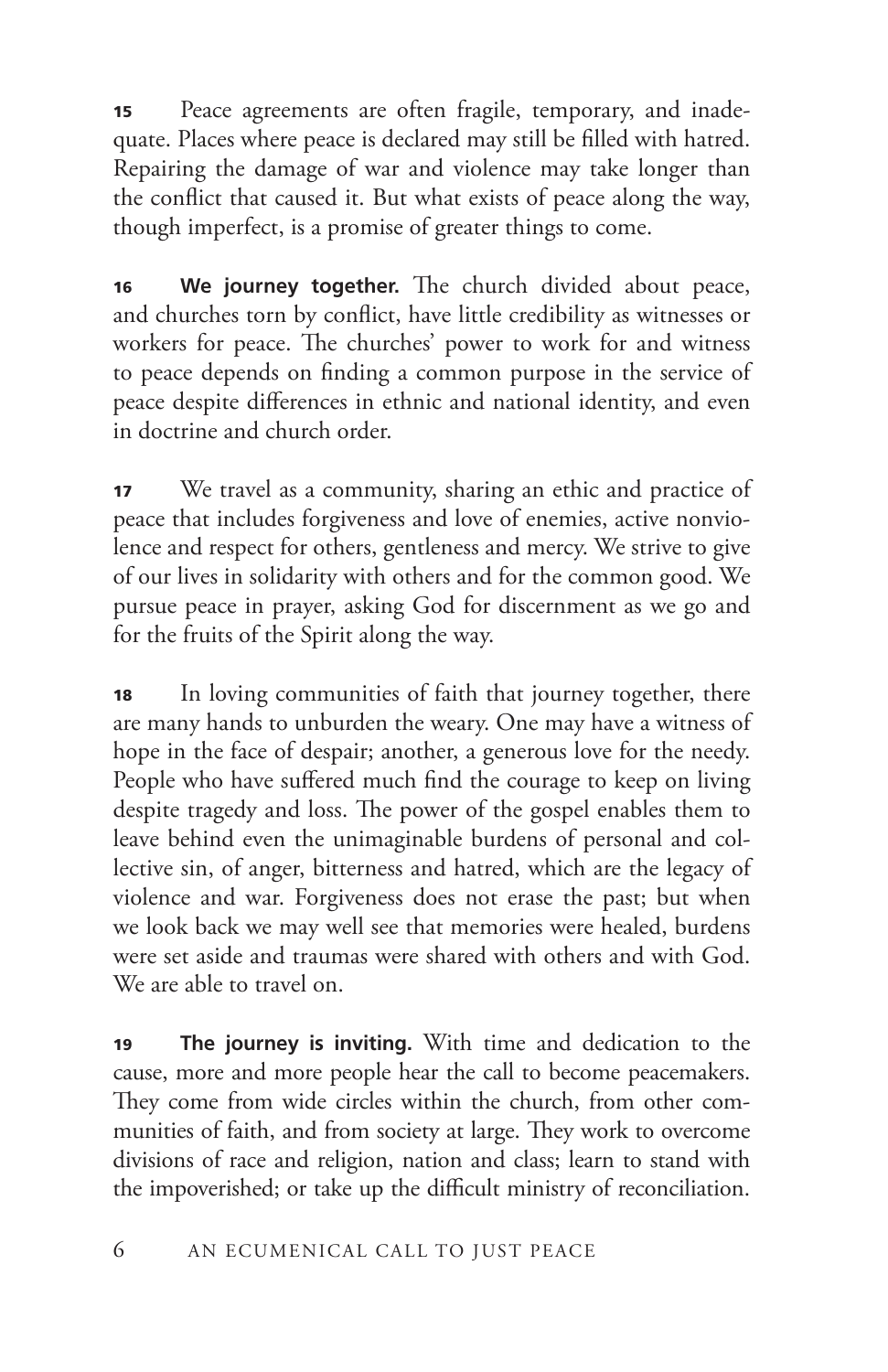Many discover that peace cannot be sustained without caring for creation and cherishing God's miraculous handiwork.

<sup>20</sup> Sharing the road with our neighbours, we learn to move from defending what is ours towards living generous, open lives. We find our feet as peacemakers. We discover people from different walks of life. We gain strength in working with them, acknowledging our mutual vulnerability and affirming our common humanity. The other is no longer a stranger or an adversary but a fellow human being with whom we share both the road and the journey.

#### SIGNPOSTS ON THE WAY OF JUST PEACE

<sup>21</sup> **Just Peace and the transformation of conflict.** Transforming conflicts is an essential part of peacemaking. The process of transformation begins with unmasking violence and uncovering hidden conflict in order to make their consequences visible to victims and communities. Conflict transformation aims at challenging adversaries to redirect their conflicting interests towards the common good. It may have to disturb an artificial peace, expose structural violence or find ways to restore relationships without retribution. The vocation of churches and religious communities is to accompany the victims of violence and be their advocates. It also includes strengthening civic mechanisms for managing conflicts and holding public authorities and other perpetrators accountable–even perpetrators from within church communities. The "rule of law" is a critical framework for all such efforts.

<sup>22</sup> **Just Peace and the use of armed force.** Yet there are bound to be times when our commitment to Just Peace is put to a test, since peace is pursued in the midst of violence and under the threat of violent conflict. There are extreme circumstances where, as the last resort and the lesser evil, the lawful use of armed force may become necessary in order to protect vulnerable groups of people exposed to imminent lethal threats. Yet, even then we recognise the use of armed force in situations of conflict as both a sign of serious failure and a new obstacle on the Way of Just Peace.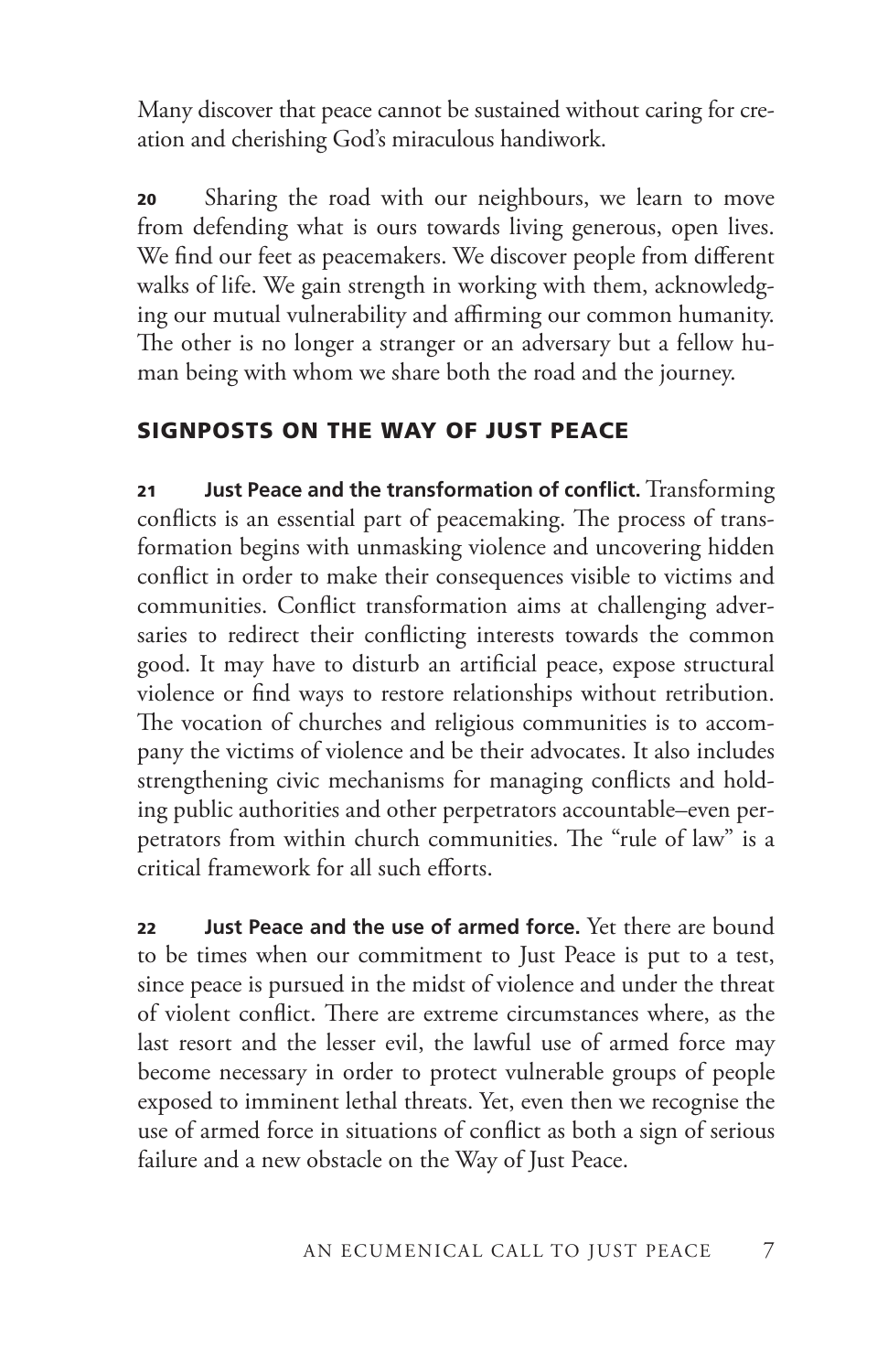23 While we acknowledge the authority of the United Nations under international law to respond to threats to world peace in the spirit and the letter of the UN Charter, including the use of military power within the constraints of international law, we feel obliged as Christians to go further – to challenge any theological or *other* justifications of the use of military power and to consider reliance on the concept of a "just war" and its customary use to be obsolete.

**24** We acknowledge the moral dilemma inherent in these affirmations. The dilemma is partially resolved if the criteria developed in the just war tradition may still serve as a framework for an ethic of the lawful use of force. That ethic would allow, for example, consideration of "just policing", the emergence of a new norm in international law around the "responsibility to protect" and the exercise in good faith of the peacemaking mechanisms enshrined in the UN Charter. Conscientious objection to service in armed forces should be recognized as a human right. Much else that is antithetical to peace and the international rule of law must be categorically and finally rejected, starting with the possession or use of all weapons of mass destruction. Our common life invites convergence in thought, action and law for the making and building of peace. As Christians we therefore commit to a transformed ethical discourse that guides the community in the praxis of nonviolent conflict transformation and in fostering conditions for progress toward peace.

<sup>25</sup> **Just Peace and human dignity.** Our scriptures teach us that humanity is created in the likeness of God and is graced with dignity and rights. The recognition of this dignity and these rights is central to our understanding of Just Peace. We affirm that universal human rights are the indispensable international legal instrument for protecting human dignity. To that end we hold states responsible for ensuring the rule of law and guaranteeing civil and political as well as economic, social and cultural rights. However, we observe that abuse of human rights is rampant in many societies, in war and in peace, and that those who should be held accountable benefit from impunity. In response we must reach out in friendship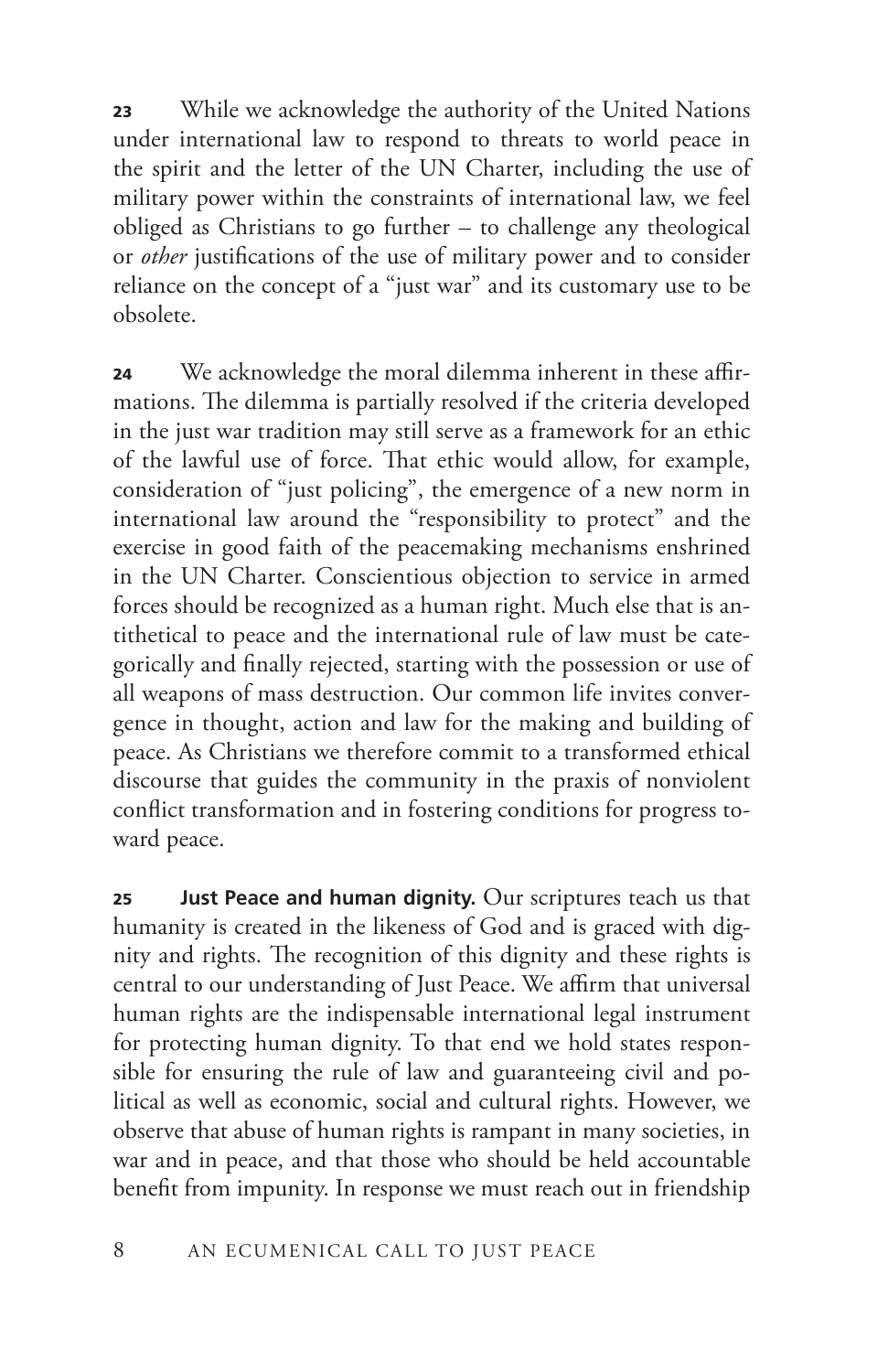and cooperation to all partners in civil society, including people of other religions, who seek to defend human rights and strengthen the international rule of law.

<sup>26</sup> **Just Peace and caring for creation.** God made all things good and has entrusted humankind with the responsibility to care for creation (Gen. 2:4b-9). The exploitation of the natural world and the misuse of its finite resources disclose a pattern of violence that often benefits some people at the expense of many. We know that all creation groans to be set free, not least from the abusive actions of humans (Romans 8:22). As people of faith, we acknowledge our guilt for the damage we have done to creation and all living things, through action and our inaction. The vision of Just Peace is much more than the restoration of right relationships in community; it also compels human beings to care for the earth as our home. We must trust in God's promise and strive for an equitable and just sharing of the earth's resources.

<sup>27</sup> **Building cultures of peace.** We are committed to building cultures of peace in cooperation with people of other religious traditions, convictions and worldviews. In this commitment we seek to respond to the gospel imperatives of loving our neighbours, rejecting violence and seeking justice for the poor, the disinherited and the oppressed (Matthew 5:1-12; Luke 4:18). The collective effort relies on the gifts of men and women, the young and the old, leaders and workers. We acknowledge and value women's gifts for building peace. We recognize the unique role of religious leaders, their influence in societies and the potentially liberating power of religious wisdom and insight in promoting peace and human dignity. At the same time, we lament the cases where religious leaders have abused their power for selfish ends or where cultural and religious patterns have contributed to violence and oppression. We are especially concerned about aggressive rhetoric and teaching propagated under the guise of religion and amplified by the power of media. While we acknowledge with deep humility Christian complicity—past and present—in the manifestation of prejudice and other attitudes that fuel hate, we commit ourselves to build communities of reconciliation, acceptance and love.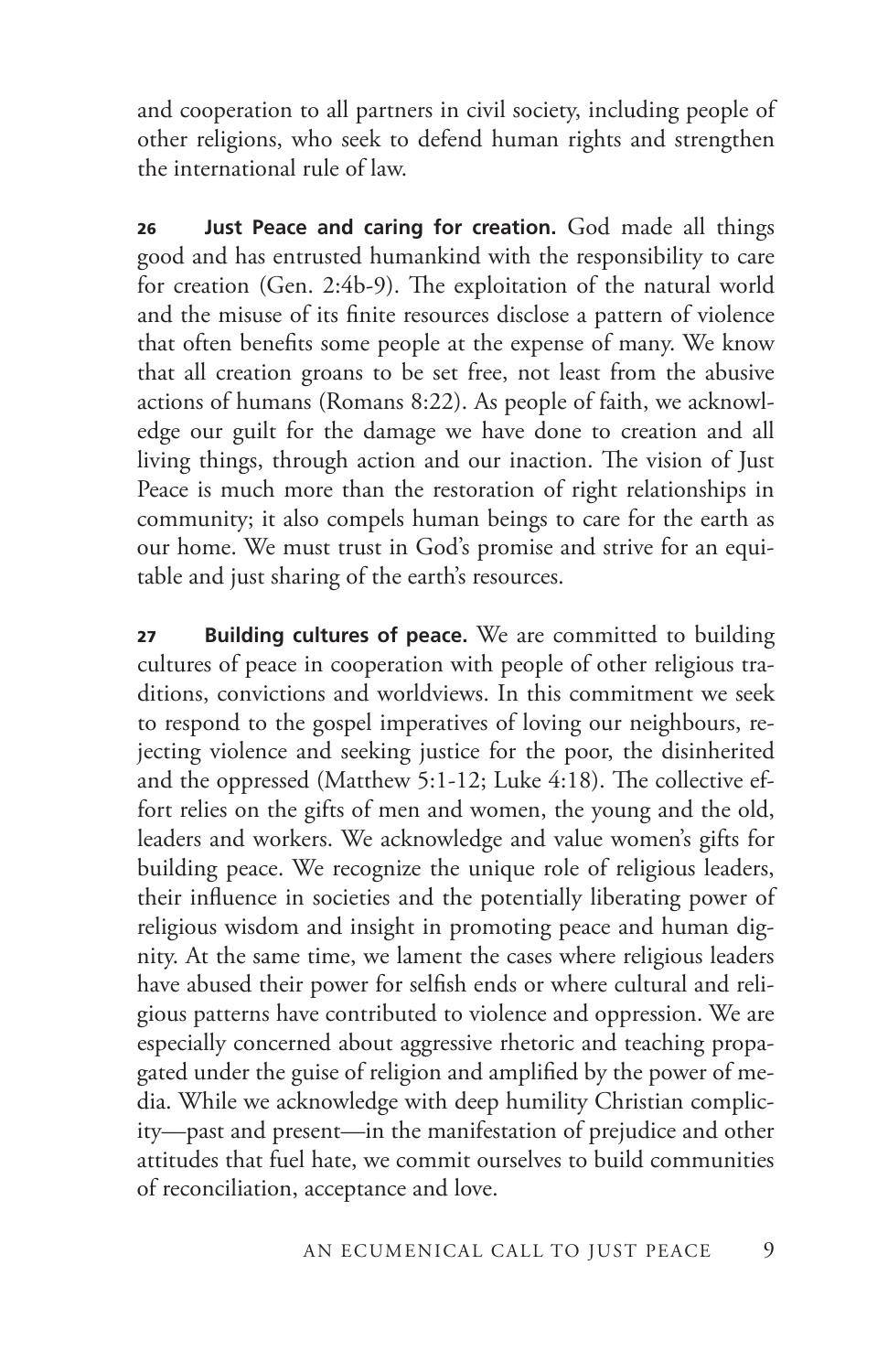<sup>28</sup> **Education for peace.** Education inspired by the vision of peace is more than instruction in the strategies of peace work. It is a profoundly spiritual formation of character that involves family, church, and society. Peace education teaches us to nurture the spirit of peace, instil respect for human rights, and imagine and adopt alternatives to violence. Peace education promotes active nonviolence as an unequalled power for change that is practiced and valued in different traditions and cultures. Education of character and conscience equips people to seek peace and pursue it.

### SEEKING AND PURSUING JUST PEACE TOGETHER

29 The Christian pilgrimage toward peace presents many opportunities to build visible and viable communities for peace. A church that prays for peace, serves its community, uses money ethically, cares for the environment and cultivates good relations with others can become an instrument for peace. Furthermore, when churches work in a united way for peace, their witness becomes more credible (John 17:21).

> FOR PEACE IN THE COMMUNITY so that all may live free from fear (Micah 4:4)

*"What does the Lord require of you but to do justice, and to love kindness…?" "Love your neighbor as yourself." "Pray for those who persecute you." (Micah 6:8; Luke 10:27; Matthew 5:44)*

<sup>30</sup> **Global challenges.** All too many communities are divided by economic class, by race, color and caste, by religion and gender. Homes and schools are plagued by violence and abuse. Women and children are violated physically, psychologically and by cultural practice. Drug and alcohol abuse and suicide are forms of selfdestruction on a large scale. Workplaces and houses of worship are scarred by conflicts within the community. Prejudice and racism deny human dignity. Workers are exploited and industries pollute the environment. Health care is inaccessible for many and affordable for only a few. There is a widening gap between the rich and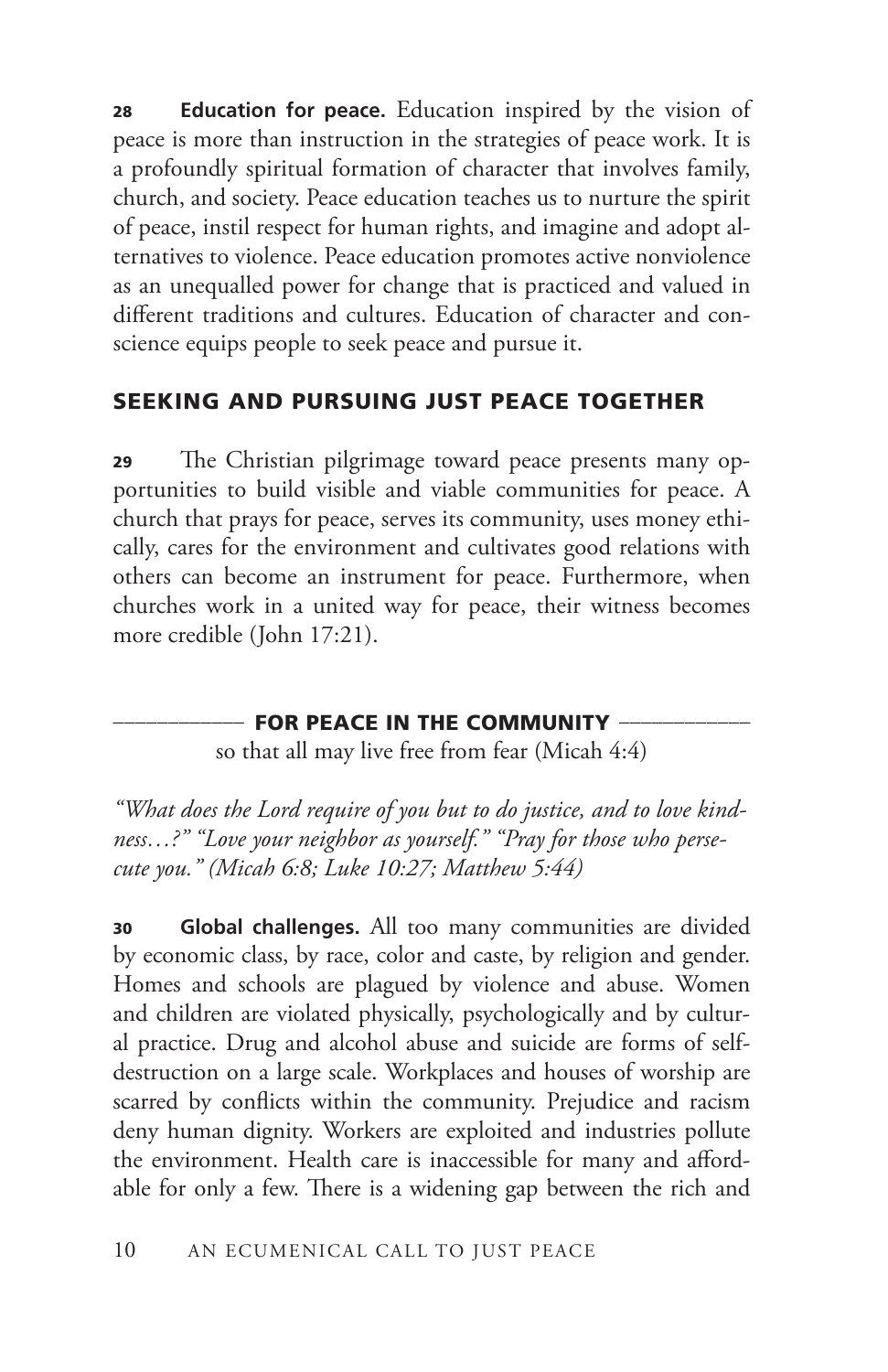the poor. Traditions that bind communities together are weakened by commercial influences and imported lifestyles. Media, games and entertainment that promote violence, war and pornography distort community values and invite destructive behaviors. When violence occurs, young males will generally be perpetrators as well as victims and women and children will find themselves at greatest risk.

<sup>31</sup> **Main directions.** Churches become builders of a culture of peace as they engage, cooperate and learn from one another. Members, families, parishes and communities will be involved. The tasks include learning to prevent conflicts and transform them; to protect and empower those who are marginalized; to affirm the role of women in resolving conflict and building peace and include them in all such initiatives; to support and participate in nonviolent movements for justice and human rights; and to give peace education its rightful place in churches and schools. A culture of peace requires churches and other faith and community groups to challenge violence wherever it happens: this concerns structural and habitual violence as well as the violence that pervades media entertainment, games and music. Cultures of peace are realized when all, especially women and children, are safe from sexual violence and protected from armed conflict, when deadly weapons are banned and removed from communities, and domestic violence is addressed and stopped.

<sup>32</sup> If churches are to be peacemakers, Christians must first strive for unity in action for peace. Congregations must unite to break the culture of silence about the violence within church life and unite to overcome habitual disunity in the face of the violence within our communities.

# FOR PEACE WITH THE EARTH .

so that life is sustained

*God created the world and made it whole, offering humanity life in all its fullness. Yet sin breaks relationships between people and with the created order. Creation longs for the children of God to be stewards of life, of justice and of love. (Gen. 2:1-3; John 10:10; Romans 8:20-22)*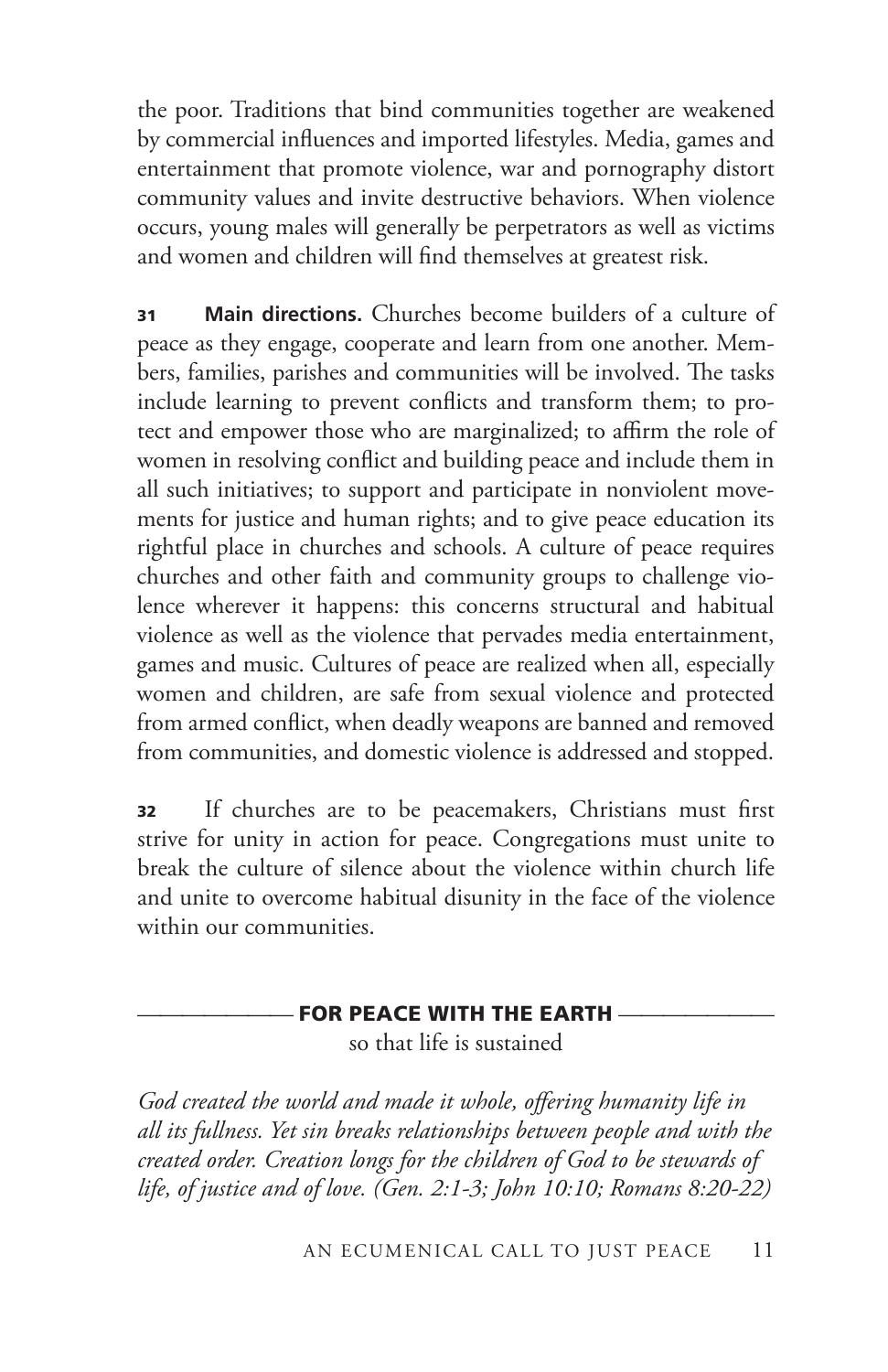<sup>33</sup> **Global challenges.** Human beings are to respect and protect creation. But greed at many levels, self-centeredness and a belief in unlimited growth have brought exploitation and destruction on the earth and its creatures. The cries of the poor and vulnerable echo in the groans of the earth. Excessive consumption of fossil fuels and other limited resources is doing violence to people and the planet. Climate change as a consequence of human lifestyles poses a global threat to just peace. Global warming, the rise of sea levels and the increasing frequency and intensity of droughts and floods affect especially the most vulnerable populations in the world. Indigenous people are exemplary in sustainable living and, along with inhabitants of coral atolls and impoverished coastal communities, they are among those who contribute the least to global warming. Yet they are the ones who will suffer the most.

<sup>34</sup> **Main directions.** To care for God's precious gift of creation and to strive for ecological justice are key principles of just peace. For Christians they are also an expression of the gospel's call to repent from wasteful use of natural resources and be converted daily. Churches and their members must be cautious with earth's resources, especially with water. We must protect the populations most vulnerable to climate change and help to secure their rights.

35 Church members and parishes around the world must selfcritically assess their environmental impact. Individually and in communities, Christians need to learn to live in ways that allow the entire earth to thrive. Many more "eco-congregations" and "green" churches are needed locally. Much ecumenical advocacy is needed globally for the implementation of international agreements and protocols among governments and businesses in order to ensure a more inhabitable earth not only for us but also for all creatures and for future generations.

#### FOR PEACE IN THE MARKETPLACE so that all may live with dignity

*In wondrously creating a world with more than enough natural riches* 

*to support countless generations of human beings and other living*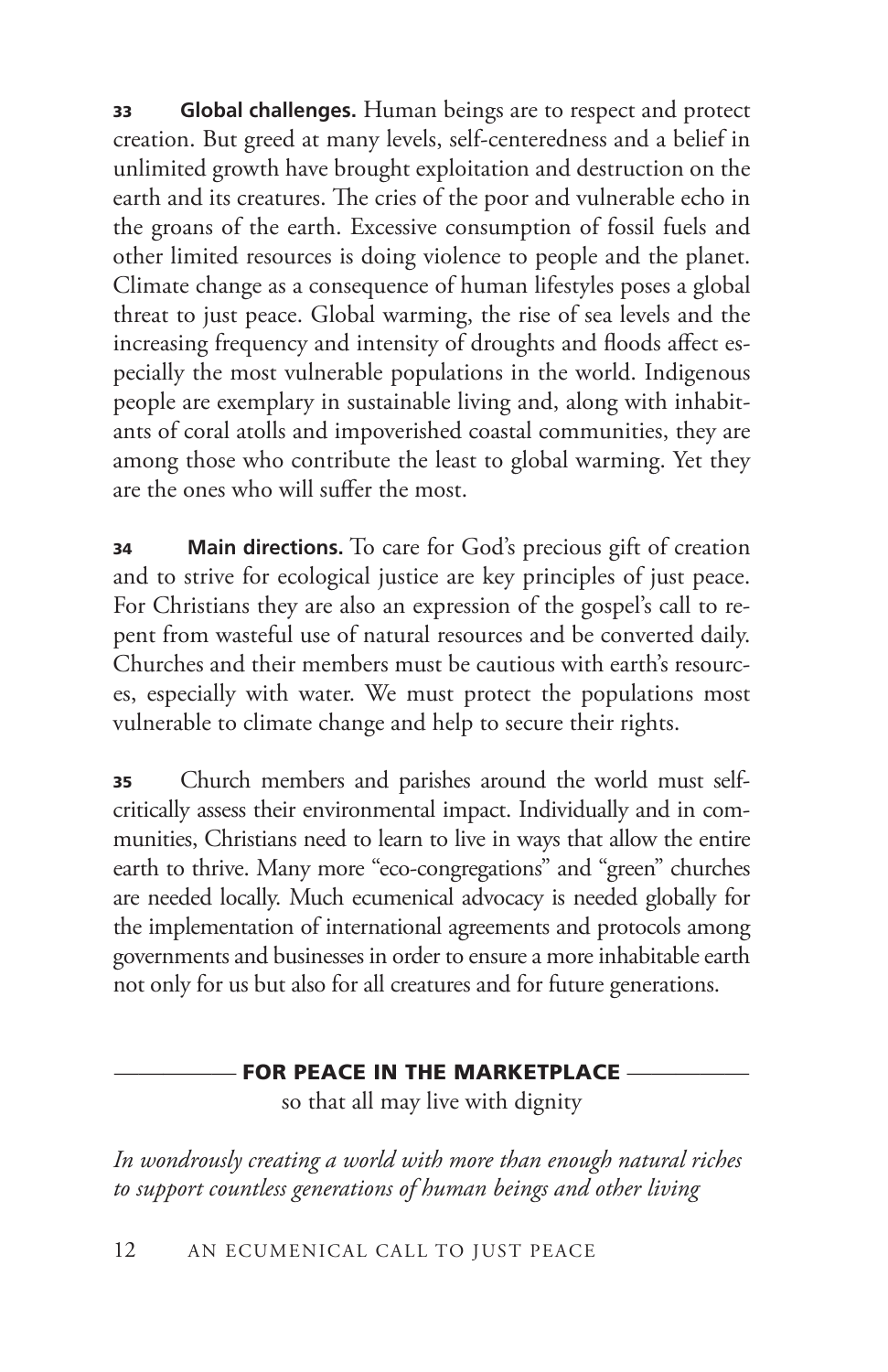*things, God makes manifest a vision for all people to live in fullness of life and with dignity, regardless of class, gender, religion, race or ethnicity. (Ps. 24:1; Ps. 145:15; Isaiah 65:17-23)*

<sup>36</sup> **Global challenges.** Even as tiny global elites accumulate unimaginable wealth, more than 1.4 billion humans subsist in extreme poverty. There is something profoundly wrong when the wealth of the world's three richest individuals is greater than the gross domestic product of the world's 48 poorest countries. Ineffective regulation, innovative but immoral financial instruments, distorted reward structures and other systemic factors exacerbated by greed trigger global financial crises that wipe out millions of jobs and impoverish tens of millions of people. The widening socio-economic chasms within and between nations raise serious questions about the effectiveness of market-oriented economic liberalization policies in eradicating poverty and challenge the pursuit of growth as an overriding objective for any society. Over-consumption and deprivation are forms of violence. Global military expenditures now higher than during the Cold War—do little to enhance international peace and security and much to endanger it; weapons do not address the main threats to humanity but use vast resources that could be rededicated to that end. Such disparities pose fundamental challenges to justice, social cohesion and the public good within what has become a global human community.

<sup>37</sup> **Main directions.** Peace in the marketplace is nurtured by creating "economies of life". Their essential foundations are equitable socio-economic relationships, respect for workers rights, the just sharing and sustainable use of resources, healthy and affordable food for all, and broad participation in economic decision-making.

38 Churches and their partners in society must advocate for the full implementation of economic, social and cultural rights. Churches must promote alternative economic policies for sustainable production and consumption, redistributive growth, fair taxes, fair trade, and the universal provisioning of clean water, clean air and other common goods. Regulatory structures and policies must reconnect finance not only to economic production but also to hu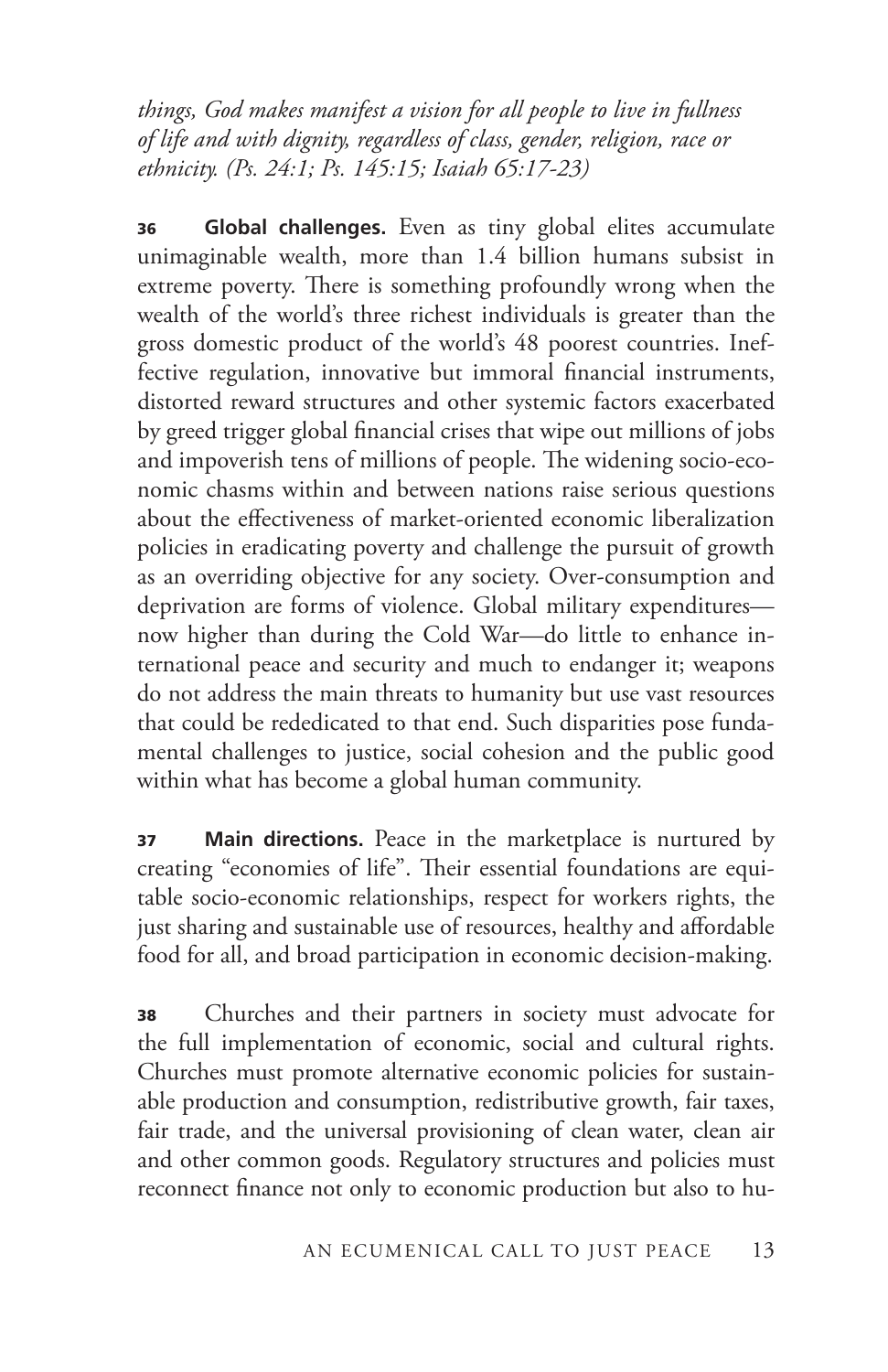man need and ecological sustainability. Deep cuts in military spending should be made in order to fund programs that advance the goals of sufficient food, shelter, education and health for all people and that provide remedies for climate change. Human and ecological security must become a greater economic priority than national security.

**FOR PEACE AMONG THE PEOPLES** 

so that human lives are protected

*We are made in the image of the Giver of Life, forbidden to take life, and charged to love even enemies. Judged with equity by a righteous God, nations are called to embrace truth in the public square, turn weapons into farm implements, and not learn war any more. (Exodus 20:17; Isaiah 2:1-4; Matthew 5:44)*

<sup>39</sup> **Global challenges.** Human history is illuminated by courageous pursuits of peace and the transformation of conflict, advances in the rule of law, new norms and treaties that govern the use of force, and now judicial recourse against abuses of power that involve even heads of state. History is stained, however, by the moral and political opposites of these—including xenophobia, intercommunal violence, hate crimes, war crimes, slavery, genocide and more. Although the spirit and logic of violence is deeply rooted in human history, the consequences of such sins have increased exponentially in recent times, amplified by violent applications of science, technology and wealth.

40 A new ecumenical agenda for peace today is even more urgent because of the nature and the scope of such dangers now. We are witnesses to prodigious increases in the human capacity to destroy life and its foundations. The scale of the threat, the collective human responsibility behind it, and the need for a concerted global response are without precedent. Two threats of this magnitude—nuclear holocaust and climate change—could destroy much life and all prospects for Just Peace. Both are violent misuses of the energy inherent in Creation. One catastrophe stems from the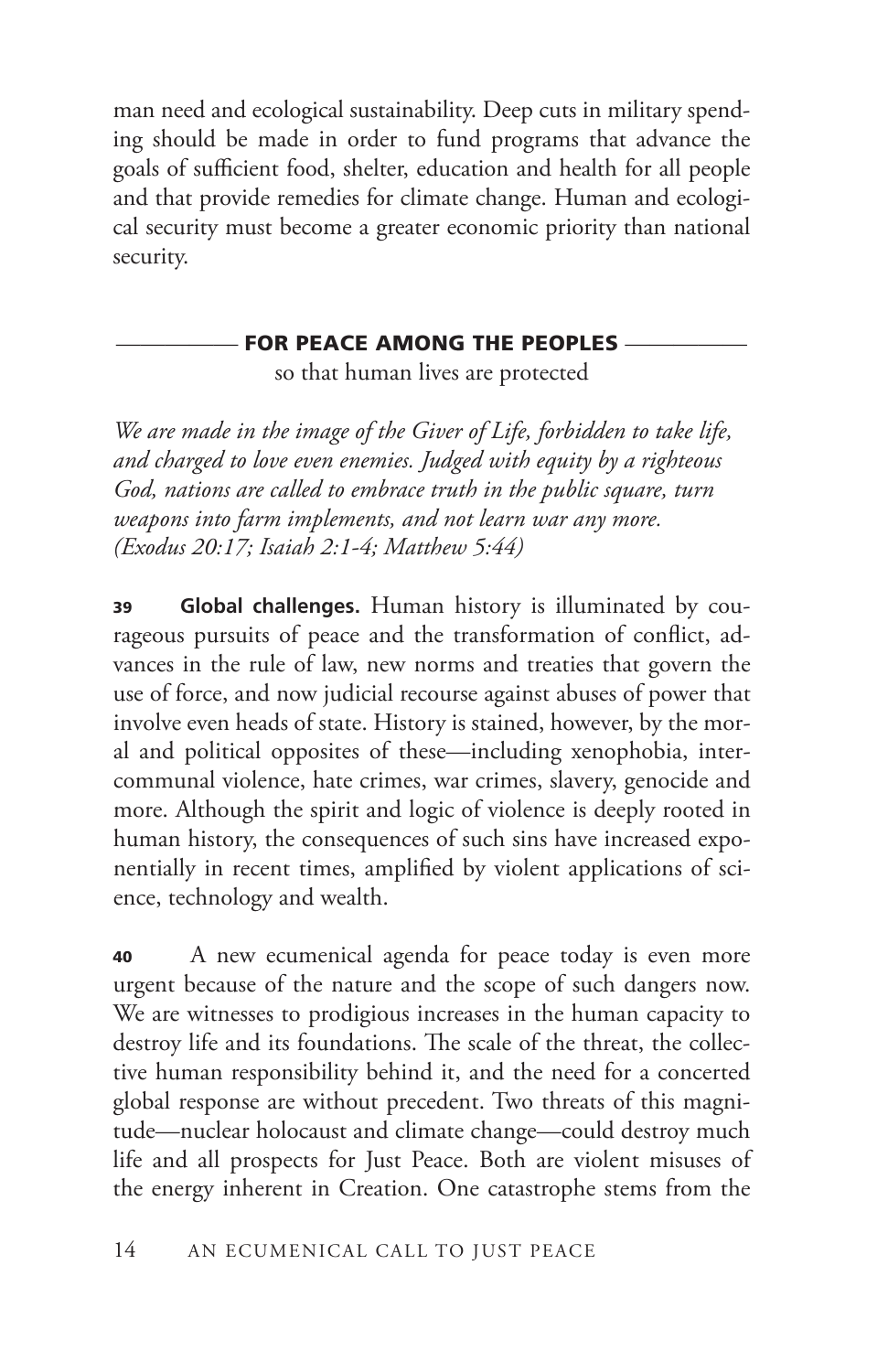proliferation of weapons, especially *weapons of mass destruction*; the other threat may be understood as the proliferation of *lifestyles of mass extinction*. The international community struggles to gain control of both threats with little success.

<sup>41</sup> **Main directions.** To respect the sanctity of life and build peace among peoples, churches must work to strengthen international human rights law as well as treaties and instruments of mutual accountability and conflict resolution. To prevent deadly conflicts and mass killings, the proliferation of small arms and weapons of war must be stopped and reversed. Churches must build trust and collaborate with other communities of faith and people of different worldviews to reduce national capacities for waging war, eliminate weapons that put humanity and the planet at unprecedented risk, and generally delegitimize the institution of war.

\* \* \*

<sup>42</sup> **A people born to longing.** Our home is not what it might and will be. While life in God's hands is irrepressible, peace does not yet reign. The principalities and powers, though not sovereign, still enjoy their victories, and we will be restless and broken until peace prevails. Thus our peace building will of necessity criticize, denounce, advocate, and resist as well as proclaim, empower, console, reconcile, and heal. Peacemakers will speak against and speak for, tear down and build up, lament and celebrate, grieve and rejoice. Until our longing joins our belonging in the consummation of all things in God, the work of peace will continue as the flickering of sure grace.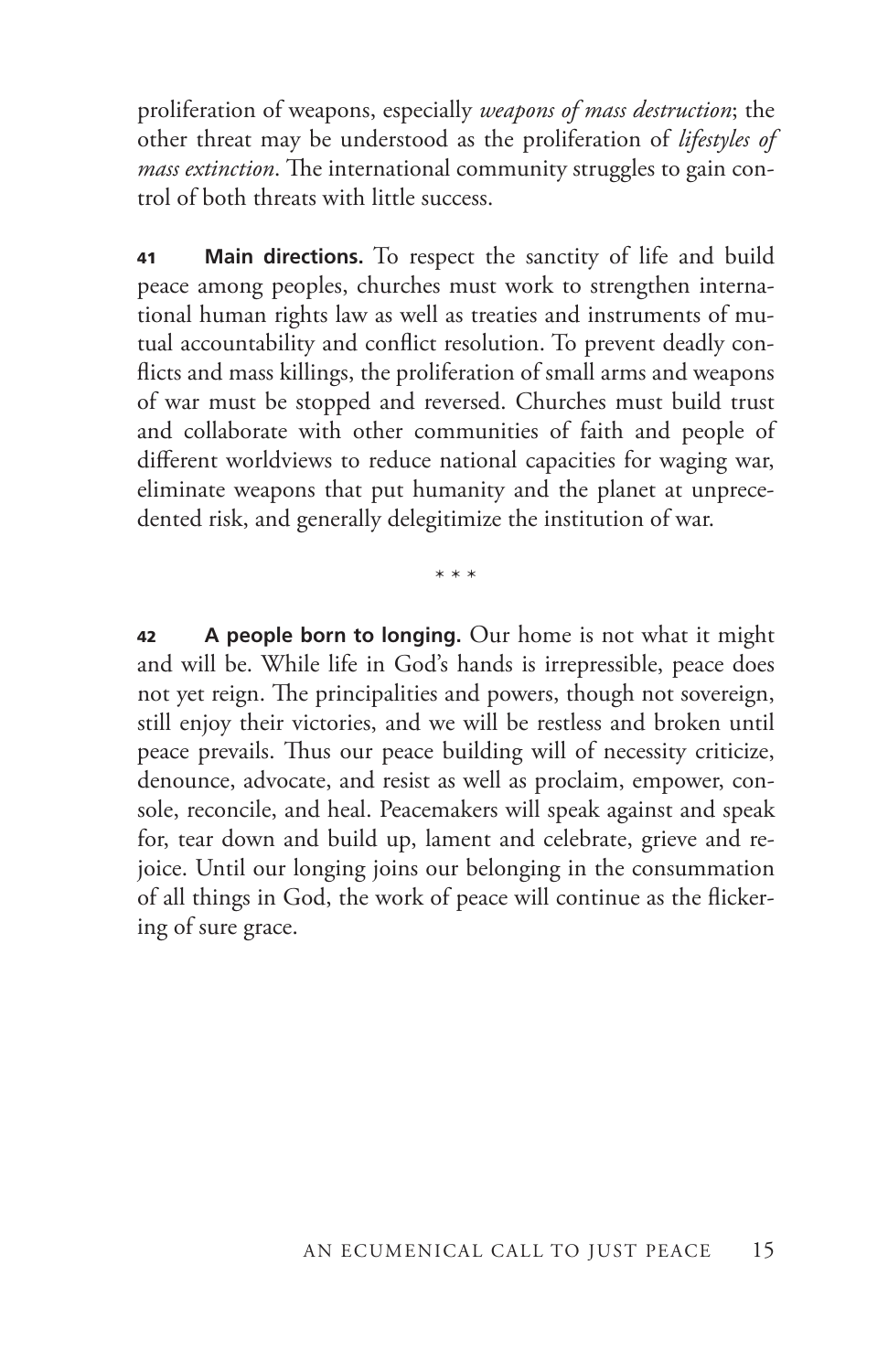Copyright ©2011 World Council of Churches, 150 route de Ferney, P.O. Box 2100, 1211 Geneva 2, Switzerland. All rights reserved. Except in brief reviews, no part of this publication may be reproduced, stored in a retrieval system, or transmitted in any form or by any means – electronic, mechanical, photocopy, recording, or any other – without the prior written permission of the publishers.